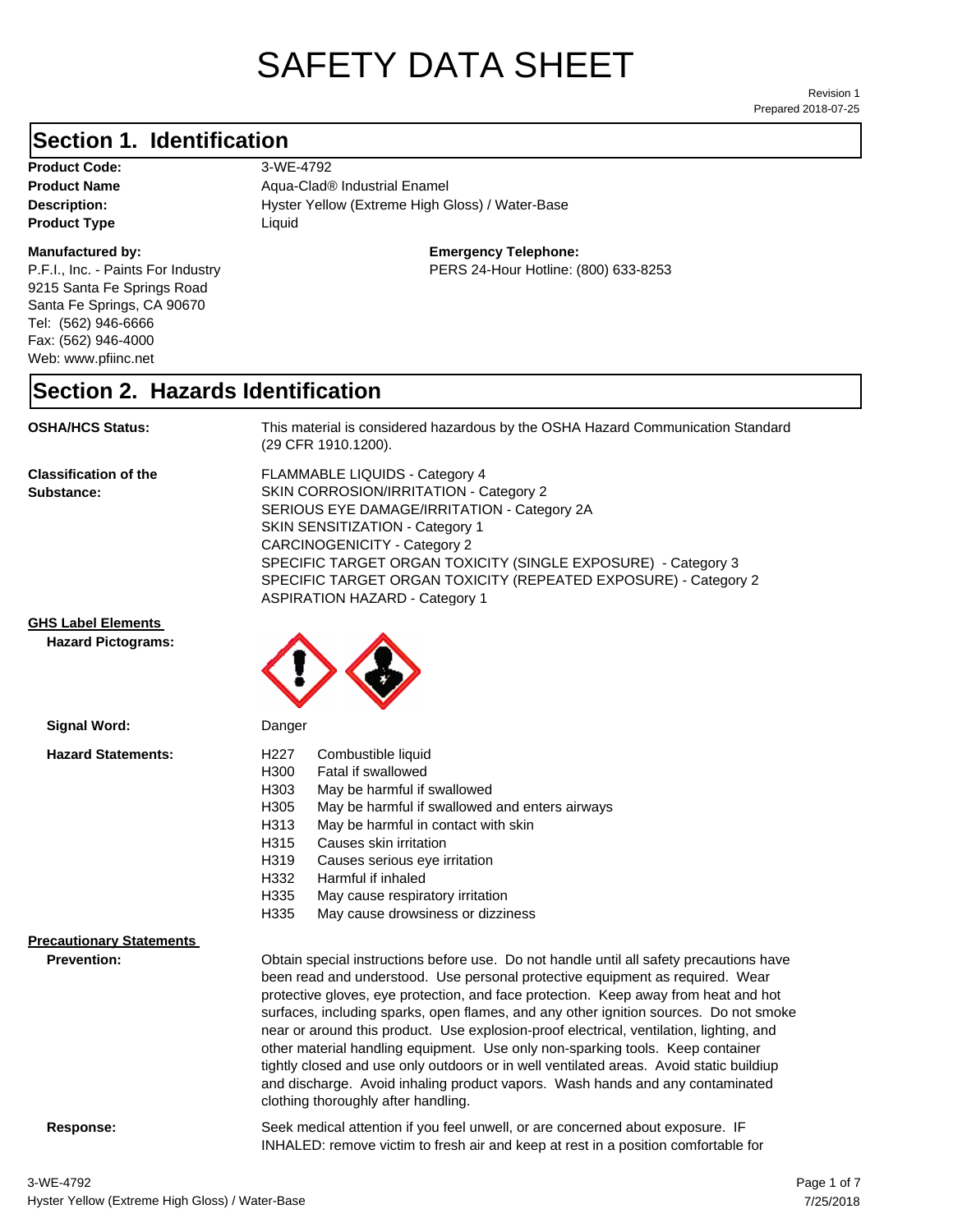| Storage & Disposal:                         | breathing. IF SWALLOWED: contact a poison control center or physician immediately.<br>Do not induce vomiting. IN CASE OF SKIN OR HAIR CONTACT: remove all<br>contaminated clothing, and wash skin with soap and water. If irritation or rash occurs,<br>get medical attention. IF IN EYES: rinse with copious amounts of water for several<br>minutes. Remove contact lenses, if present and easy to do so. If eye irritation persists,<br>seek medical attention.<br>Store in a locked and secure environment. Store in a cool, well ventilated area away<br>from direct sunlight and heat. Dispose of contents and container in accordance with all<br>local, regional, state, and federal regulations.                                                                                                                                                                                                                                                                                                                |
|---------------------------------------------|--------------------------------------------------------------------------------------------------------------------------------------------------------------------------------------------------------------------------------------------------------------------------------------------------------------------------------------------------------------------------------------------------------------------------------------------------------------------------------------------------------------------------------------------------------------------------------------------------------------------------------------------------------------------------------------------------------------------------------------------------------------------------------------------------------------------------------------------------------------------------------------------------------------------------------------------------------------------------------------------------------------------------|
| <b>Supplemental Label</b><br>Elements:      | Ensure adequate ventilation at all times when using this product and when sanding the<br>dried film. Wear an appropriate, NIOSH approved particulate respirator. Follow all<br>respirator manufacturer's directions for proper use. Abrading or sanding this product's<br>dried film may release crystalline silica which has been shown to cause lung damage<br>and may cause cancer following long term exposure. Rags, sandpaper, steel wool,<br>and other abrading materials or waste containing this product may spontaneously<br>combust when improperly disposed of. Product contains solvents which can cause<br>permanent brain and nervous system damage. Intentional misuse by concentrating<br>and inhaling the contents of this product can be harmful or fatal. Do not transfer<br>contents to another container.<br>PROPOSITION 65 WARNING: this product contains chemicals known to the State of<br>California to cause cancer and birth defects or other reproductive harm.<br>FOR INDUSTRIAL USE ONLY. |
| <b>Hazards not otherwise</b><br>classified: | None known.                                                                                                                                                                                                                                                                                                                                                                                                                                                                                                                                                                                                                                                                                                                                                                                                                                                                                                                                                                                                              |

# **Section 3. Composition/Information on Ingredients**

| Chemical Name / CAS No          |  |  |
|---------------------------------|--|--|
| Ethylene Glycol Monobutyl Ether |  |  |
| 111-76-2                        |  |  |
| 10 to 20%                       |  |  |
| Vapor Pressure: .11 kPa         |  |  |
| <b>Titanium Dioxide</b>         |  |  |
| 13463-67-7                      |  |  |
| 5 to 10%                        |  |  |
| Calcium Carbonate               |  |  |
| 1317-65-3                       |  |  |
| 1 to 5%                         |  |  |

## **Section 4. First Aid Measures**

#### **Description of First Aid Measures**

| <b>Eve Contact:</b>  | Immediately flush eyes with copious amounts of water. Remove any contact lenses.<br>Rinse for at least 10 minutes. Get medical attention. Chemical burns must be treated<br>promptly by a physician.                                                                                                                                                                                                                                                                                                                                                      |
|----------------------|-----------------------------------------------------------------------------------------------------------------------------------------------------------------------------------------------------------------------------------------------------------------------------------------------------------------------------------------------------------------------------------------------------------------------------------------------------------------------------------------------------------------------------------------------------------|
| Inhalation:          | Remove victim to fresh air and maintain in a rest position comfortable for breathing. If<br>fumes are still present, all rescuers should wear appropriate respirators. If victim<br>exhibits irregular breathing, trained personnel should provide artificial respiration or<br>oxygen. Mouth-to-mouth resuscitation may be dangerous. If necessary, contact a<br>poison control center or physician immediately. If victim is unconscious, place in a<br>recovery position and seek medical help immediately. Maintain an open airway for the<br>victim. |
| <b>Skin Contact:</b> | Wash affected areas with soap and water. Remove contaminated clothing and shoes.<br>Continue to rinse the affected area for at least ten minutes. Get medical attention if<br>discomfort continues. Avoid further exposure in the event of any symptoms or<br>complaints.                                                                                                                                                                                                                                                                                 |
| Ingestion:           | If product is ingested, contact a poison control center or a physician immediately. Do<br>not induce vomitting. Rinse mouth with water and remove dentures, if any. Remove                                                                                                                                                                                                                                                                                                                                                                                |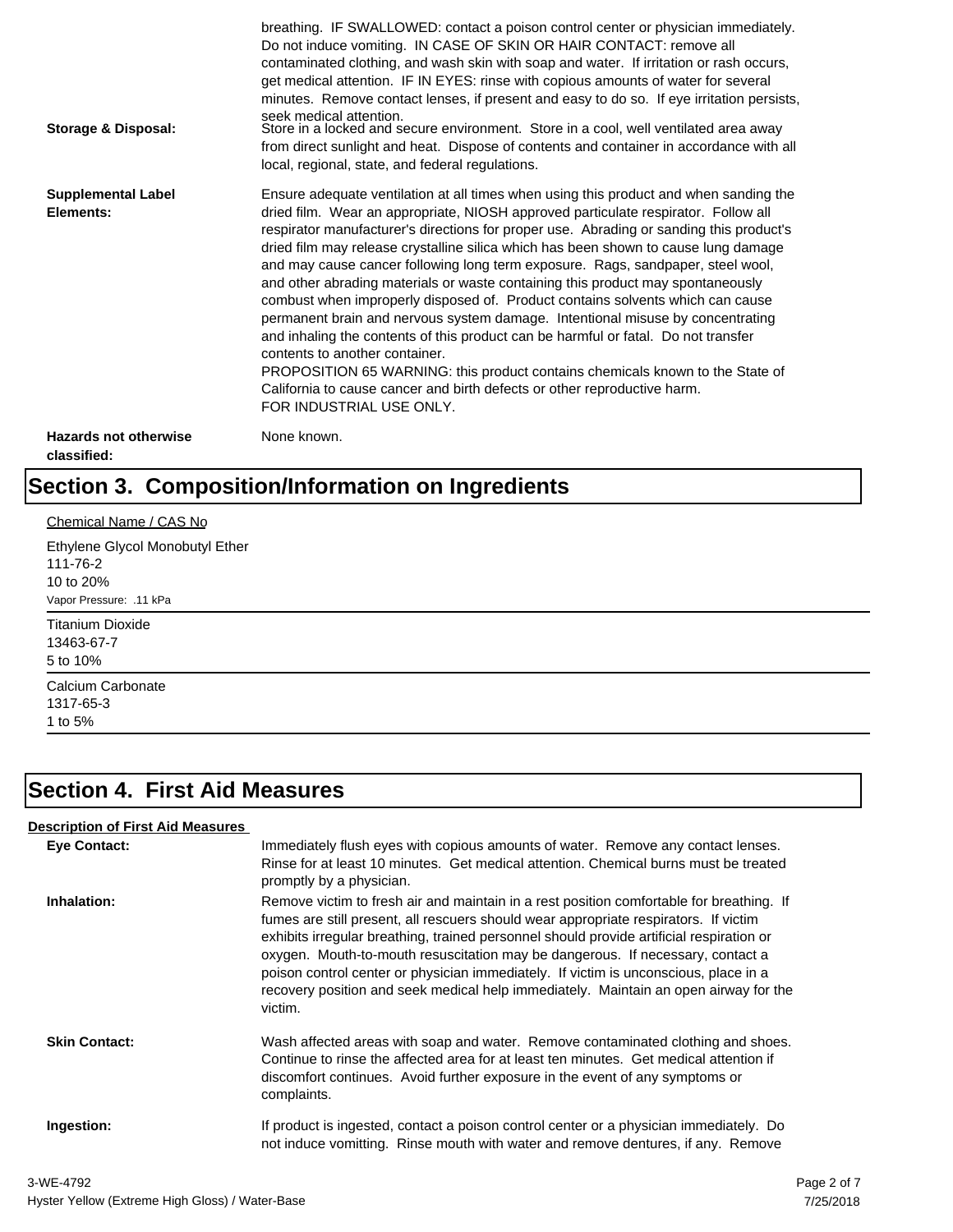| <b>Potential Acute Health Effects</b>        | victim to fresh air and keep at rest in a comfortable position to facilitate breathing. If<br>the victim is conscious and the product has been swallowed, provide small quantities of<br>water to drink. Cease if the victim feels sick, as vomitting may be dangerous.<br>Aspiration hazard if swallowed. This product can enter the lungs and cause damage.<br>If vomitting occurs, the head should be kept low so that vomit does not enter the lungs.<br>Never administer anything by mouth to an unconscious person. If unconscious, place<br>in a recovery position while medical attention is sought. Maintain an open airway for<br>the victim. |  |
|----------------------------------------------|---------------------------------------------------------------------------------------------------------------------------------------------------------------------------------------------------------------------------------------------------------------------------------------------------------------------------------------------------------------------------------------------------------------------------------------------------------------------------------------------------------------------------------------------------------------------------------------------------------------------------------------------------------|--|
| <b>Eve Contact:</b>                          | Causes serious eye irritation.                                                                                                                                                                                                                                                                                                                                                                                                                                                                                                                                                                                                                          |  |
| Inhalation:                                  | Can cause central nervous system depression. May cause drowsiness and dizziness<br>as well as respiratory irritation.                                                                                                                                                                                                                                                                                                                                                                                                                                                                                                                                   |  |
| <b>Skin Contact:</b>                         | Causes skin irritation. May cause an allergic skin reaction.                                                                                                                                                                                                                                                                                                                                                                                                                                                                                                                                                                                            |  |
| Ingestion:                                   | Can cause central nervous system depression. May be fatal if swallowed and allowed<br>to enter airways. Irritating to mouth, throat and stomach.                                                                                                                                                                                                                                                                                                                                                                                                                                                                                                        |  |
| <b>Over-Exposure Signs &amp; Symptoms</b>    |                                                                                                                                                                                                                                                                                                                                                                                                                                                                                                                                                                                                                                                         |  |
| <b>Eye Contact:</b>                          | Adverse symptoms may include: pain or irritation, watering, redness.                                                                                                                                                                                                                                                                                                                                                                                                                                                                                                                                                                                    |  |
| Inhalation:                                  | Adverse symptoms may include: respiratory tract irritation, coughing, nausea or<br>vomiting, headache, drowsiness or fatigue, dizziness or vertigo, unconsciousness.                                                                                                                                                                                                                                                                                                                                                                                                                                                                                    |  |
| <b>Skin Contact:</b>                         | Adverse symptoms may include: irritation, redness.                                                                                                                                                                                                                                                                                                                                                                                                                                                                                                                                                                                                      |  |
| Ingestion:                                   | Adverse symptoms may include: nausea, vomiting.                                                                                                                                                                                                                                                                                                                                                                                                                                                                                                                                                                                                         |  |
|                                              | Indication of immediate medical attention and special treatment needed                                                                                                                                                                                                                                                                                                                                                                                                                                                                                                                                                                                  |  |
| <b>Notes to Physician:</b>                   | Treat symptomatically. Contact poison treatment specialists if large quantities have<br>been ingested or inhaled.                                                                                                                                                                                                                                                                                                                                                                                                                                                                                                                                       |  |
| <b>Specific Treatments:</b>                  | None specified.                                                                                                                                                                                                                                                                                                                                                                                                                                                                                                                                                                                                                                         |  |
| <b>Protection of First Aid</b><br>Providers: | No action should be taken involving any personal risk or without proper training. If<br>fumes are still present, rescuers should wear appropriate respirators or a self<br>contained breathing apparatus. Mouth-to-mouth resuscitation may be dangerous for<br>the first aid provider. Wash all contaminated clothing with soap and water before<br>removal.                                                                                                                                                                                                                                                                                            |  |

## **Section 5. Fire Fighting Measures**

| <b>Extinguishing Media</b>                        |                                                                                                                                                                                                                                                                                                                                                                              |
|---------------------------------------------------|------------------------------------------------------------------------------------------------------------------------------------------------------------------------------------------------------------------------------------------------------------------------------------------------------------------------------------------------------------------------------|
| Suitable Media:                                   | Dry chemical, CO2, water spray (fog), foam, dry sand.                                                                                                                                                                                                                                                                                                                        |
| Unsuitable Media:                                 | Do not use water jet.                                                                                                                                                                                                                                                                                                                                                        |
| <b>Specific Hazards:</b>                          | Combustible liquid. Closed containers may explode when exposed to extreme heat as<br>a result of buildup of steam. Keep containers tightly closed and isolate from heat,<br>electrical equipment, sparks, and open flames. No unusual fire or explosion hazards<br>noted.                                                                                                    |
| <b>Special Firefighting</b><br><b>Procedures:</b> | Water may be used to cool closed containers to prevent pressure buildup and possible<br>autoignition or explosion. Evacuate area and fight fire from safe distance. Containers<br>may explode when heated. Firefighters should wear appropriate protective equipment<br>and self-contained breathing apparatus with a full face-piece operated in positive<br>pressure mode. |

# **Section 6. Accidental Release Measures**

| <b>Environmental Precautions:</b>                        | Avoid dispersal of spilled material and runoff from contacting soil, waterways, drains,<br>and sewers. Inform the relevant authorities if the product has caused environmental<br>pollution.                                                                                                                                                                                                              |
|----------------------------------------------------------|-----------------------------------------------------------------------------------------------------------------------------------------------------------------------------------------------------------------------------------------------------------------------------------------------------------------------------------------------------------------------------------------------------------|
| Steps to be Taken if Material<br>is Released or Spilled: | Contain spilled liquid with sand or earth. Do not use combustible materials such as<br>sawdust. Eliminate all ignition sources and use explosion-proof equipment. Place<br>material in a container and dispose of according to local, regional, state, and federal<br>regulations. Ventilate area and remove product with inert absorbent and non-sparking<br>tools. Do not incinerate closed containers. |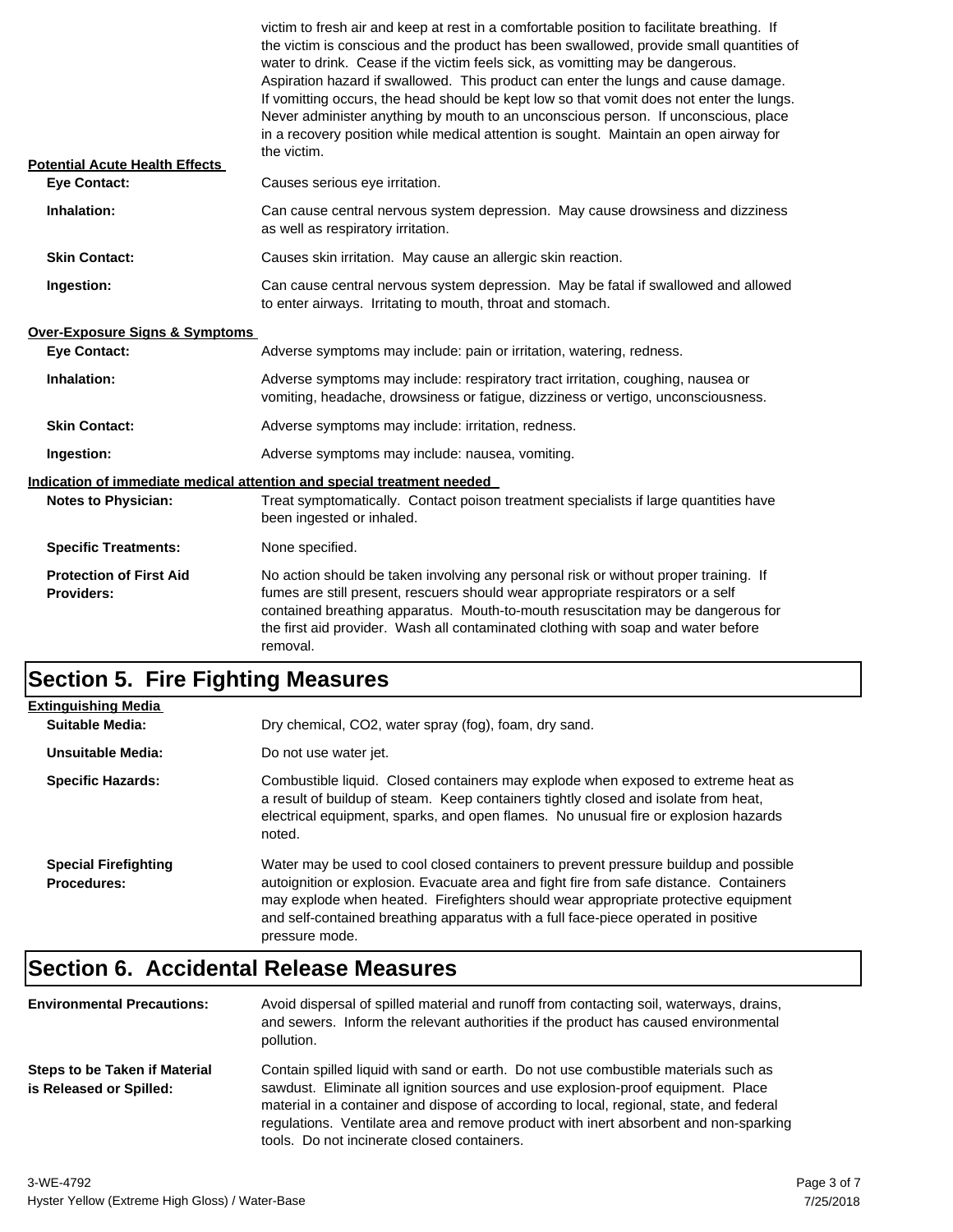**Small Spills:** Stop leak if doing so can be done without risk. Remove containers from spill area. Use non-sparking tools. Dilute with water and mop up if water-soluble. If not water-soluble, absorb with inert dry material and place in appropriate waste container. Dispose of via a licensed waste disposal contractor. Large Spills: Stop leak if doing so can be done without risk. Remove containers from spill area. Use non-sparking tools. Approach the release from upwind. Prevent entry into sewers, waterways, basements, or confined areas. Wash spillages into an effluent treatment plant or proceed as follows: contain and collect spillage with inert absorbent materials and place in a container for disposal according to local regulations. Dispose of via a licensed waste disposal contractor. See Section 1 for emergency contact information and Section 13 for waste disposal.

#### **Section 7. Handling and Storage**

**Handling:** Wash thoroughly after handling. Eating, drinking, and smoking should be prohibited in

areas where this material is handled, stored, and processed. Wash hands and face before eating or drinking. Remove contaminated clothing and launder before reuse. Use only with adequate ventilation. Follow all SDS and label precautions even after container is emptied, as it may retain product residues. Avoid breathing fumes, vapors, or mist. Avoid contact with eyes, skin, and clothing.

Storage: Store in a dry, cool, well ventilated place. Keep container tightly closed while not in use. Isolate from heat, electrical equipment, sparks, and open flame. Do not store above 120 degrees Fahrenheit. Protect from heat, moisture, and foreign materials.

#### **Section 8. Exposure Controls/Personal Protection**

| Chemical Name / CAS No<br>Ethylene Glycol Monobutyl<br>Ether | <b>OSHA Exposure Limits</b><br>50 ppm                                                                                                                                                                                                                                                                                                                                                                                                                                                                                                                                                                                                                                                                                                                                                                                 | <b>ACGIH Exposure Limits</b><br>20 ppm                                                                                                                                                                                                                                                                                                           | <b>Other Exposure Limits</b> |  |
|--------------------------------------------------------------|-----------------------------------------------------------------------------------------------------------------------------------------------------------------------------------------------------------------------------------------------------------------------------------------------------------------------------------------------------------------------------------------------------------------------------------------------------------------------------------------------------------------------------------------------------------------------------------------------------------------------------------------------------------------------------------------------------------------------------------------------------------------------------------------------------------------------|--------------------------------------------------------------------------------------------------------------------------------------------------------------------------------------------------------------------------------------------------------------------------------------------------------------------------------------------------|------------------------------|--|
| 111-76-2<br>10 to 20%<br>Vapor Pressure: .11 kPa             |                                                                                                                                                                                                                                                                                                                                                                                                                                                                                                                                                                                                                                                                                                                                                                                                                       |                                                                                                                                                                                                                                                                                                                                                  |                              |  |
| <b>Titanium Dioxide</b><br>13463-67-7<br>5 to 10%            | $5$ mg/m $3$                                                                                                                                                                                                                                                                                                                                                                                                                                                                                                                                                                                                                                                                                                                                                                                                          | 10 mg/m3                                                                                                                                                                                                                                                                                                                                         |                              |  |
| Calcium Carbonate<br>1317-65-3<br>1 to 5%                    | $15 \text{ mg/m}$                                                                                                                                                                                                                                                                                                                                                                                                                                                                                                                                                                                                                                                                                                                                                                                                     | 10 $mg/m3$                                                                                                                                                                                                                                                                                                                                       |                              |  |
| <b>Engineering Controls:</b>                                 |                                                                                                                                                                                                                                                                                                                                                                                                                                                                                                                                                                                                                                                                                                                                                                                                                       | Use process enclosures, local exhaust ventilation, or other engineering controls to<br>keep worker exposure to airborne contaminants below any recommended or statutory<br>limits. The engineering controls also need to keep gas, vapor, or dust concentrations<br>below any lower explosive limits. Use explosion-proof ventilation equipment. |                              |  |
| <b>Environmental Controls:</b>                               |                                                                                                                                                                                                                                                                                                                                                                                                                                                                                                                                                                                                                                                                                                                                                                                                                       | Emissions from ventilation or work process equipment should be checked to ensure<br>they comply with the requirements of environmental protection legislation. In some<br>cases, fume scrubbers, filters, and other engineering modifications to the process<br>equipment may be required to reduce emissions to acceptable levels.              |                              |  |
| <b>Respiratory Protection:</b>                               | Use a properly fitted, air-purifying or air-fed respirator complying with an approved<br>standard if a risk assessment indicates this is necessary. Respiratory protection<br>programs that meet OSHA 1910.134 and ANSI Z88.2 requirements must be followed<br>when workplace conditions warrant a respirator's use. A NIOSH/MSHA approved<br>respirator with an organic vapor cartridge may be permissible under circumstances<br>where airborne concentrations are expected to exceed exposure limits. Protection<br>provided by air purifying respirators is limited. Use a positive pressure, air supplied<br>respirator if there is any potential for an uncontrolled release, exposure levels are not<br>known, or in any circumstances where air purifying respirators may not provide<br>adequate protection. |                                                                                                                                                                                                                                                                                                                                                  |                              |  |
| <b>Skin Protection:</b>                                      |                                                                                                                                                                                                                                                                                                                                                                                                                                                                                                                                                                                                                                                                                                                                                                                                                       | Use impervious, chemical resistant gloves to prevent prolonged skin contact and                                                                                                                                                                                                                                                                  |                              |  |
| 3-WE-4792                                                    |                                                                                                                                                                                                                                                                                                                                                                                                                                                                                                                                                                                                                                                                                                                                                                                                                       |                                                                                                                                                                                                                                                                                                                                                  | Page 4 of 7                  |  |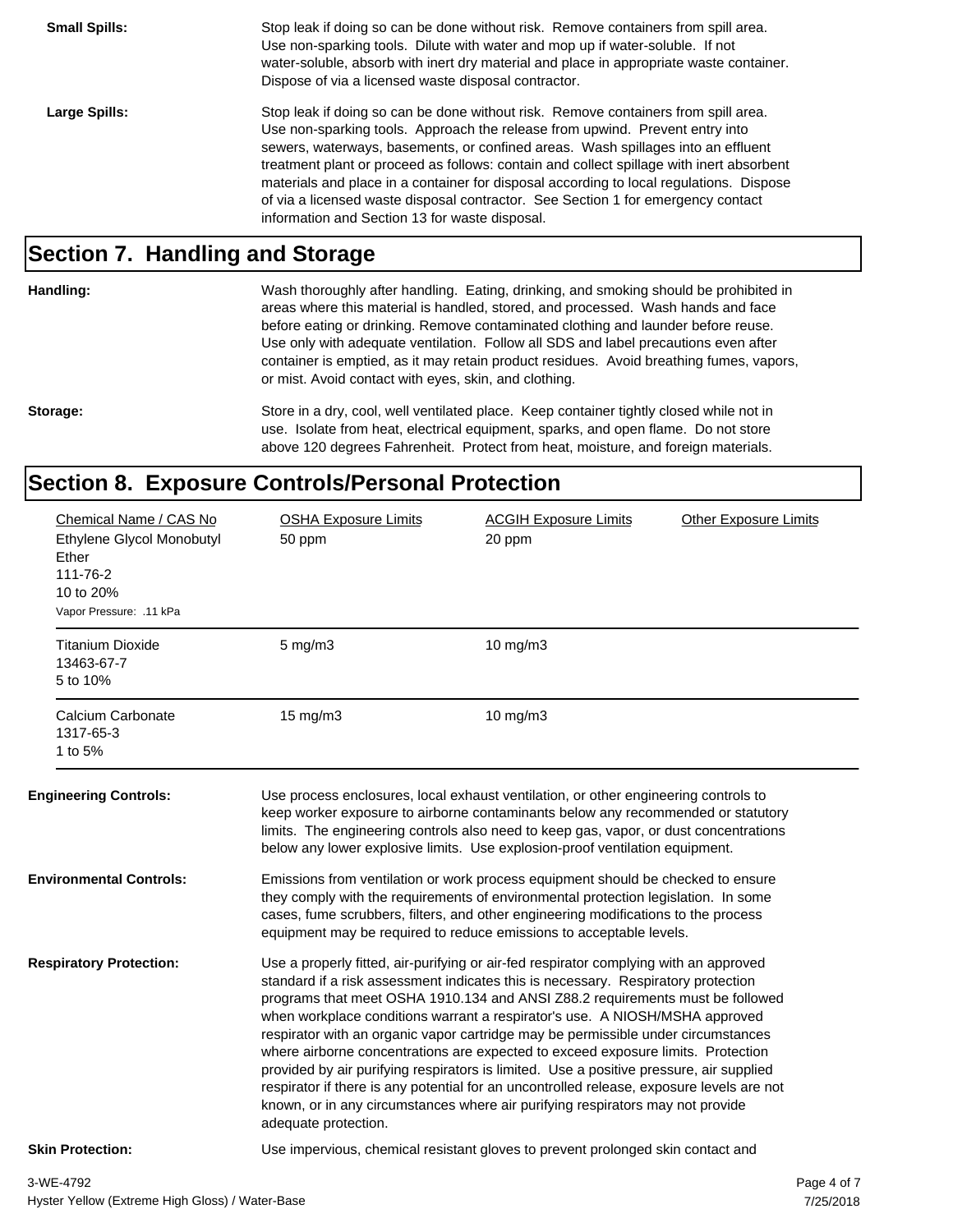|                           | absorption of material through the skin. Nitrile or neoprene gloves may afford<br>adequate protection. Personal protective equipment for the body should be selected<br>based on the task being performed and the risks involved, and should be approved by<br>a specialist before handling this product. Where there is a risk of ignition from static<br>electricity, wear anti-static protective clothing. For best protection, the clothing should<br>include anti-static boots, gloves, and overalls. Appropriate footwear should always be<br>used. |
|---------------------------|-----------------------------------------------------------------------------------------------------------------------------------------------------------------------------------------------------------------------------------------------------------------------------------------------------------------------------------------------------------------------------------------------------------------------------------------------------------------------------------------------------------------------------------------------------------|
| <b>Eye Protection:</b>    | Safety eyewear, such as splash goggles or a full face shield, should be worn at all<br>times to protect against splashes of liquids.                                                                                                                                                                                                                                                                                                                                                                                                                      |
| <b>Hygienic Measures:</b> | Wash thoroughly with soap and water before eating, drinking, or smoking. Remove<br>contaminated clothing immediately and launder before reuse.                                                                                                                                                                                                                                                                                                                                                                                                            |

# **Section 9. Physical and Chemical Properties**

| Physical State:            | Liquid                      |
|----------------------------|-----------------------------|
| Odor:                      | Solvent odor                |
|                            |                             |
| Vapor Density              | Heavier than air            |
| Vapor Density              | 3.96                        |
| Vapor Pressure             | 7 mmHg                      |
| <b>Evaporation Rate</b>    | Slower than ether           |
| <b>Boiling Point</b>       | 171 C                       |
| Specific Gravity (SG)      | 1.075                       |
| Material VOC (Lb / Gal)    | 1.41                        |
| Material VOC $(g / L)$     | 169.23                      |
| Coating VOC (Lb/Gal)       | 2.69                        |
| Coating VOC (g/L)          | 321.77                      |
| Flash Point:               | 61 Celsius (142 Fahrenheit) |
| Autoignition:              | Not available               |
| LEL: I                     | $1.1\%$                     |
| UEL:                       | 10.6%                       |
| Partition Coefficient,     | Not available               |
| n-octanol/water:           |                             |
| Auto-ignition temperature: | Not available               |

## **Section 10. Stability and Reactivity**

| <b>Conditions to Avoid:</b>      | Avoid temperatures above 120 degrees Fahrenheit. Avoid all possible sources of<br>ignition. Do not pressurize, cut, weld, braze, drill, or expose containers to heat. Do not<br>allow vapor to accumulate in low or confined areas. Avoid contact with strong acid and<br>strong bases. |
|----------------------------------|-----------------------------------------------------------------------------------------------------------------------------------------------------------------------------------------------------------------------------------------------------------------------------------------|
| Incompatibility:                 | Incompatible with strong oxidizing agents.                                                                                                                                                                                                                                              |
| <b>Hazardous Decomposition:</b>  | By open flame, carbon monoxide and carbon dioxide. When heated to decomposition,<br>product emits acrid smoke and irritating fumes. Contains solvents which may form<br>carbon monoxide, carbon dioxide, and formaldehyde.                                                              |
| <b>Hazardous Polymerization:</b> | Will not occur under normal conditions.                                                                                                                                                                                                                                                 |
| Stability:                       | The product is stable.                                                                                                                                                                                                                                                                  |

#### **Section 11. Toxicological Information**

| <b>Effects of Over-Exposure</b> |                                                                                                                                                                        |
|---------------------------------|------------------------------------------------------------------------------------------------------------------------------------------------------------------------|
| <b>Eve Contact:</b>             | Causes serious eye irritation.                                                                                                                                         |
| <b>Skin Contact:</b>            | Prolonged or repeated skin contact may cause irritation. Allergic reactions are<br>possible.                                                                           |
| Inhalation:                     | Harmful if inhaled. High gas, vapor, mist, or dust concentrations may be harmful if<br>inhaled. Avoid breathing fumes, spray, vapors, or mist. May cause headaches and |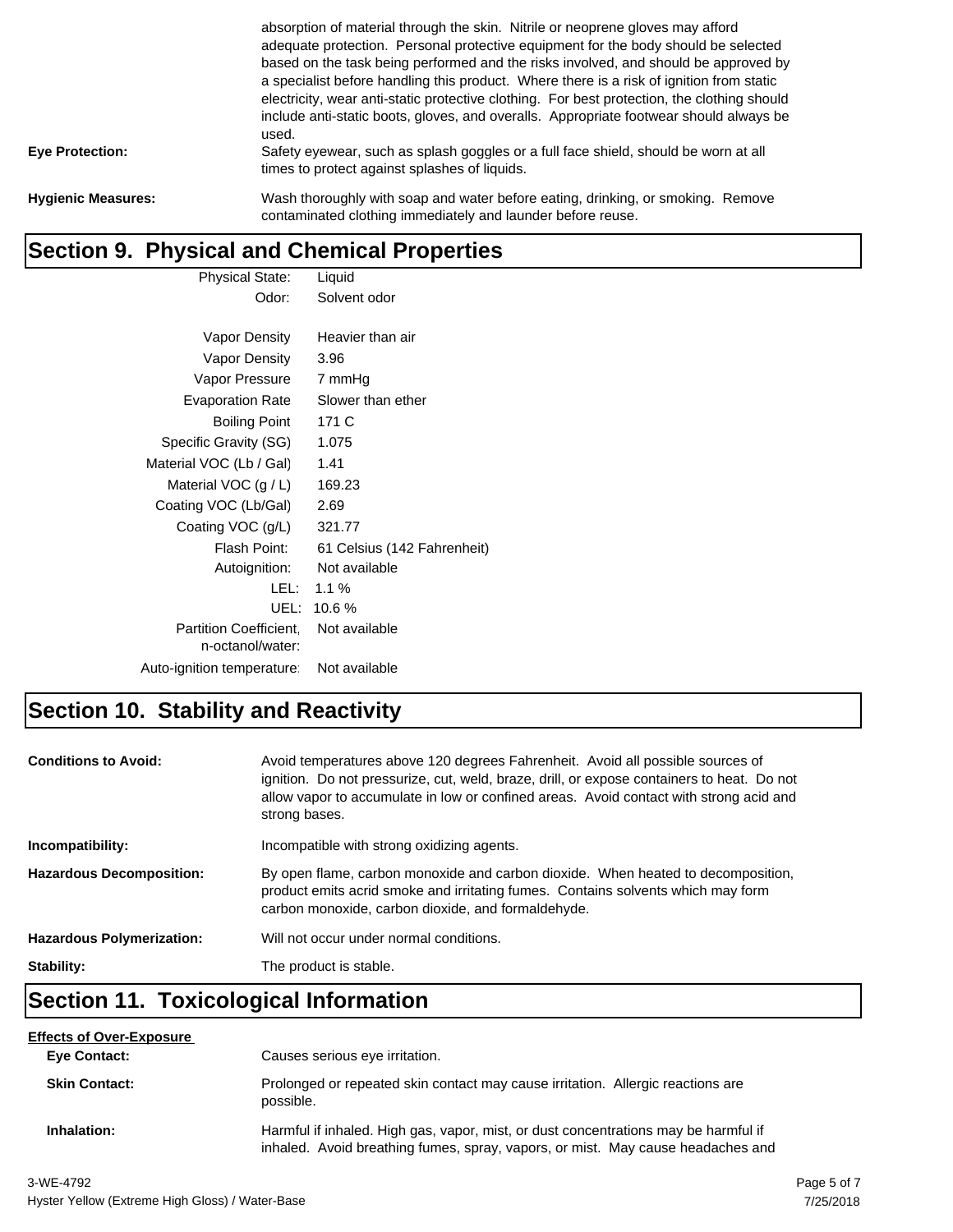| Ingestion:                      | dizziness. High vapor concentrations are irritating to the eyes, nose, throat, and lungs.<br>Prolonged or excessive inhalation may cause respiratory tract irritation.<br>Harmful or fatal if swallowed. Aspiration hazard if swallowed; can enter lungs and<br>cause damage.                                                                                                                                                                                                                                                                                                                                                                                                                                                                                                                                                                                                                                                                                                                                                                                                                                                                                                                                                                                                                                                                                                                                        |
|---------------------------------|----------------------------------------------------------------------------------------------------------------------------------------------------------------------------------------------------------------------------------------------------------------------------------------------------------------------------------------------------------------------------------------------------------------------------------------------------------------------------------------------------------------------------------------------------------------------------------------------------------------------------------------------------------------------------------------------------------------------------------------------------------------------------------------------------------------------------------------------------------------------------------------------------------------------------------------------------------------------------------------------------------------------------------------------------------------------------------------------------------------------------------------------------------------------------------------------------------------------------------------------------------------------------------------------------------------------------------------------------------------------------------------------------------------------|
| <b>Chronic Hazards:</b>         | High concentrations may lead to central nervous system effects (drowsiness,<br>dizziness, nausea, headaches, paralysis, burred vision) and damage. Reports have<br>associated repeated and prolonged occupational overexposure to solvents with<br>permanent brain and nervous system damage. Contains carbon black pigment.<br>Chronic inflammation, lung fibrosis, and lung tumors have been observed in<br>experimental tests involving rats exposed to excessive concentrations of carbon black<br>and several insoluble dust particles for long periods of time. Tumors have not been<br>observed in other species under similar circumstances. Epidemiological studies of<br>North American workers show no evidence of clinically significant negative health<br>effects from occupational exposure to carbon black. Carbon black is listed as a Group<br>2B - Possibly Carcinogenic to Humans, by IARC and is proposed to be listed as A4 -<br>Not Classified as a Human Carcinogen by the American Conference of Governmental<br>Industrial Hygienists. Significant exposure is unlikely during typical application of this<br>product by roller or brush. Risk of overexposure depends on the duration and level of<br>exposure to dust from such processes as repeated sanding of dried surfaces, or<br>inhalation of spray mist, and the actual concentration of carbon black in the product<br>formula. |
|                                 | Product contains titanium dioxide, which is listed as a Group 2B - Possibly<br>Carcinogenic to Humans by IARC. No significant exposure to titanium dioxide is<br>anticipated while using this product, in which titanium dioxide is bound to other<br>materials including resin and other pigments, during brush or rolling application.<br>Overexposure risks depend on duration and level of exposure to dust, such as from<br>repeated sanding of this product's dried film, or inhalation of spray mist, and the actual<br>concentration of titanium dioxide in the product formula. For additional information,<br>refer to IARC Monograph, Volume 93, 2010.                                                                                                                                                                                                                                                                                                                                                                                                                                                                                                                                                                                                                                                                                                                                                    |
| <b>Primary Routes of Entry:</b> | Eye contact, ingestion, inhalation, absorption through the skin, skin contact.                                                                                                                                                                                                                                                                                                                                                                                                                                                                                                                                                                                                                                                                                                                                                                                                                                                                                                                                                                                                                                                                                                                                                                                                                                                                                                                                       |
| <b>Acute Toxicity Values:</b>   | Acute effects of this product have not been tested. Available data on individual<br>components, if any, will be listed below.                                                                                                                                                                                                                                                                                                                                                                                                                                                                                                                                                                                                                                                                                                                                                                                                                                                                                                                                                                                                                                                                                                                                                                                                                                                                                        |

#### **Section 12. Ecological Information**

**Ecological Information:** Product is a mixture of listed components.

#### **Section 13. Disposal Information**

**Disposal Considerations:** The generation of waste should be avoided or minimized wherever possible. Disposal of this product, solutions, and any by-products should at all times comply with relevant environmental protection regulations and waste disposal regulations, in addition to any local or regional restrictions which may be in effect. Surplus and non-recyclable products should be disposed of via a licensed waste disposal contractor. Waste should not be disposed of untreated to the sewer unless fully compliant with the requirements of all authorities with jurisdiction. Waste packaging should be recycled whenever possible. Incineration or landfill should only be considered when recycling is not feasible. Take care when handling empty containers as they may retain some residual product. Vapor from residue may create a flammable or explosive atmosphere within the used container. Do not expose empty containers to heat or sparks, and do not weld, cut, or grind used containers unless they have been thoroughly cleaned. Avoid contact of spilled material with soil, waterways, drains, and sewer systems.

#### **Section 14. Transport Information**

|                          | Domestic (US DOT)        | International (IMDG)     | Air (IATA)    | Canada (TDG)             |
|--------------------------|--------------------------|--------------------------|---------------|--------------------------|
| <b>UN Number:</b>        | Not Regulated            | Not Regulated            | Not Regulated | Not Regulated            |
| <b>UN Shipping Name:</b> | $\overline{\phantom{a}}$ | $\overline{\phantom{a}}$ | -             | $\overline{\phantom{0}}$ |
| 3-WF-4792                |                          |                          |               | Page 6 of 7              |